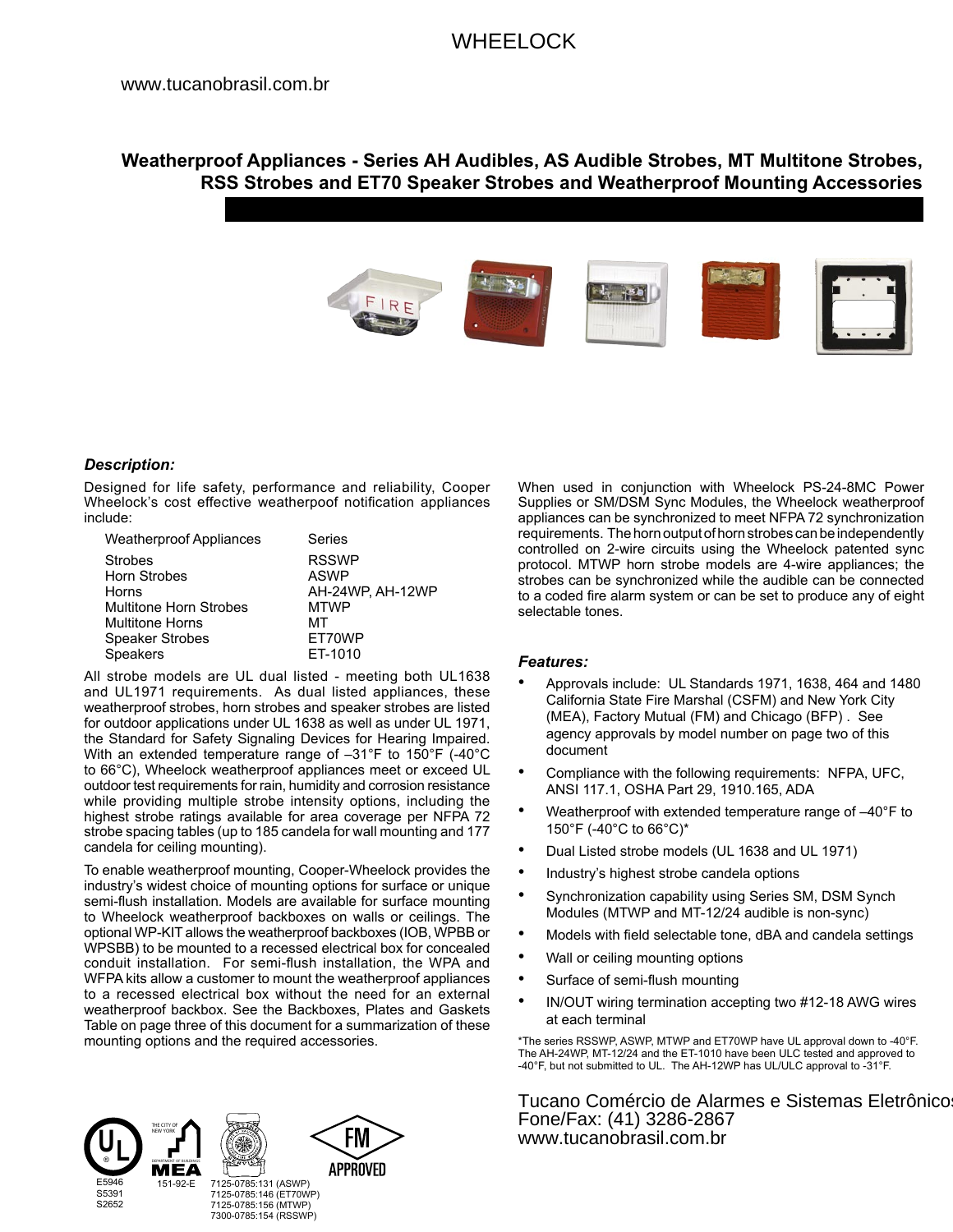#### **NOTE: All CAUTIONS and WARNINGS are identified by the symbol**  $\hat{A}$ **. All warnings are printed in bold capital letters.**

 **WARNING: PLEASE READ THESE SPECIFICATIONS AND ASSOCIATED INSTALLATION INSTRUCTIONS CAREFULLY BEFORE USING, SPECIFYING OR APPLYING THIS PRODUCT. VISIT WWW.COOPERWHEELOCK.COM OR CONTACT COOPER WHEELOCK FOR THE CURRENT INSTALLATION INSTRUCTIONS. FAILURE TO COMPLY WITH ANY OF THESE INSTRUCTIONS, CAUTIONS OR WARNINGS COULD RESULT IN IMPROPER APPLICATION, INSTALLATION AND/OR OPERATION OF THESE PRODUCTS IN AN EMERGENCY SITUATION, WHICH COULD RESULT IN PROPERTY DAMAGE, AND SERIOUS INJURY OR DEATH TO YOU AND/OR OTHERS.** 

# *General Notes:*

- Strobes are designed to flash at 1 flash per second minimum over their UL Listed Regulated Voltage Range.
- All candela ratings represent minimum effective Strobe intensity based on UL Standards 1971 and 1638 as indicated in candela ratings table.

# FIRE  $47.30$ FIRE **RSSWP MTWP MTWP MTWP**  $\frac{1}{2}$  50 **ET-1010 ASWP ET70WP**

| Strobe                   |              | Order Code |
|--------------------------|--------------|------------|
| RSSWP-2475W-FR           | Red          | 9013       |
| RSSWP-2475W-FW           | White        | 3034       |
| RSSWP-24MCWH-FR          | Red          | 5161       |
| RSSWP-24MCWH-FW          | White        | 5165       |
| <b>Audible Strobe</b>    |              |            |
| <b>ASWP-2475W-FR</b>     | Red          | 9012       |
| ASWP-24MCHW-FR           | Red          | 5137       |
| ASWP-24MCWH-FW           | White        | 5140       |
| <b>Multi-tone Strobe</b> |              |            |
| MTWP-2475W-FR            | Red          | 8420       |
| MTWP-2475W-FW            | White        | 3112       |
| MTWP-24MCWH-FR           | Red          | 5132       |
| MTWP-24MCWH-FW           | <b>White</b> | 5134       |
| <b>Speaker Strobe</b>    |              |            |
| ET70WP-2475W-FR          | Red          | 9077       |
| ET70WP-2475W-FW          | White        | 3179       |
| ET70WP-24185W-FR         | Red          | 4885       |
| FT70WP-24185W-FW         | White        | 4891       |
|                          |              |            |

# FIRE FIRE  $t = 12$ **Contract State RSSWP** FIRE **ET70WP ASWP**

| <b>Strobe</b><br>RSSWP-2475C-FR<br>RSSWP-2475C-FW<br>RSSWP-24MCCH-FR Red<br>RSSWP-24MCCH-FWWhite          | Red<br><b>White</b>                        | Order Code<br>4338<br>4446<br>5167<br>5187 |
|-----------------------------------------------------------------------------------------------------------|--------------------------------------------|--------------------------------------------|
| <b>Audible Strobe</b><br><b>ASWP-2475C-FR</b><br><b>ASWP-2475C-FW</b><br>ASWP-24MCCH-FR<br>ASWP-24MCCH-FW | Red<br><b>White</b><br>Red<br><b>White</b> | 4251<br>4502<br>5149<br>5157               |
| <b>Multi-tone Strobe</b><br><b>MTWP-2475C-FR</b><br>MTWP-2475C-FW<br>MTWP-24MCCH-FR<br>MTWP-24MCCH-FW     | Red<br><b>White</b><br>Red<br><b>White</b> | 4457<br>4478<br>5102<br>5122               |
| <b>Speaker Strobe</b><br>ET70WP-2475C-FR<br>ET70WP-2475C-FW<br>FT70WP-24177C-FR<br>ET70WP-24177C-FW       | Red<br>White<br>Red<br><b>White</b>        | 4452<br>4454<br>4845<br>4859               |
|                                                                                                           |                                            |                                            |

|              |                 |                |                | <b>Candela Ratings</b>                 |             |       |       |
|--------------|-----------------|----------------|----------------|----------------------------------------|-------------|-------|-------|
| Series       | UL 1971         | <b>UL 1638</b> | <b>UL 1638</b> | RSS, ET70WP and<br>MTWP UL Max Current | <b>ASWP</b> |       |       |
|              | @ 32°-<br>120°F | @ 77°F         | @ -40°F        | (Strobe Only)                          | High        | Med   | Low   |
| 2475         | 30              | 180            | 115            | 0.138                                  | 0.168       | 0.155 | 0.150 |
|              | 135             | 135            | 65             | 0.300                                  | 0.355       | 0.340 | 0.335 |
| <b>IMCWH</b> | 185             | 185            | 90             | 0.420                                  | 0.480       | 0.465 | 0.460 |
| <b>IMCCH</b> | 115             | 115            | 50             | 0.300                                  | 0.355       | 0.340 | 0.335 |
|              | 177             | 177            | 75             | 0.420                                  | 0.480       | 0.465 | 0.460 |
| 24185        | 185             | 185            | 90             | 0.420                                  |             |       |       |
| 24177        | 177             | 177            | 75             | 0.420                                  |             |       |       |

| UL Max. Current<br>(Audible) |       | MTWP/MT<br>24 VDC |       | МT<br>12 VDC |  |
|------------------------------|-------|-------------------|-------|--------------|--|
| dBA                          | HI    | STD               | HI    | <b>STD</b>   |  |
| Horn                         | 0.108 | 0.044             | 0.177 | 0.034        |  |
| Bell                         | 0.053 | 0.024             | 0.095 | 0.020        |  |
| March Time                   | 0.104 | 0.038             | 0.142 | 0.034        |  |
| Code 3 Horn                  | 0.091 | 0.035             | 0.142 | 0.034        |  |
| Code 3 Tone                  | 0.075 | 0.035             | 0.105 | 0.021        |  |
| Slow Whoop                   | 0.098 | 0.037             | 0.142 | 0.035        |  |
| Siren                        | 0.104 | 0.036             | 0.152 | 0.030        |  |
| Hi/Lo                        | 0.057 | 0.025             | 0.114 | 0.026        |  |

## **Wall Mount Ceiling Mount Wall or Ceiling Mount**



| Audible              |        | Order Code |  |  |
|----------------------|--------|------------|--|--|
| AH-24WP-R            | Red    | 7416       |  |  |
| AH-12WP-R            | Red    | 7415       |  |  |
| Horn<br>MT-12/24-R   | Red    | 5023       |  |  |
| Speaker<br>ET-1010-R | Red    | 3135       |  |  |
| ET-1010-W            | White  | 3137       |  |  |
| UL Max. Current      | AH     |            |  |  |
|                      | 24 VDC | 12 VDC     |  |  |
| High (99) dBA        | 0.080  | 0.192      |  |  |
|                      |        |            |  |  |

Med (95) dBA 0.043 0.108  $\begin{array}{|c|c|c|c|c|c|c|c|} \hline \text{Low (90) dBA} & 0.021 & 0.058 \hline \end{array}$ 

| UL Reverberant dBA @ 10 Feet |     |     |     |    |     |    |    |
|------------------------------|-----|-----|-----|----|-----|----|----|
| <b>Watts</b>                 | 1/8 | 1/4 | 1/2 |    |     |    | 8  |
| ET-1010                      | 77  | 80  | 83  | 86 | .87 | 92 | 94 |
| FT70WP                       | 78  | 81  | RΔ  | 87 | 90  | 93 | 95 |

| <b>Model Number</b>     | <b>Agency Approvals</b> |         |                 |           |            |  |
|-------------------------|-------------------------|---------|-----------------|-----------|------------|--|
| <b>Strobe</b>           | UL                      |         | <b>MEA CSFM</b> | <b>FM</b> | <b>BFP</b> |  |
| <b>RSSWP-2475</b>       | x                       | x       | x               | x         | $\star$    |  |
| RSSWP-24MCWH            | X                       | ÷       | ÷               | ÷         | ÷          |  |
| RSSWP-24MCCH            | X                       | $\star$ | $\star$         | $\star$   | $\star$    |  |
| <b>Audible Strobe</b>   |                         |         |                 |           |            |  |
| ASWP-2475               | x                       | x       | x               | x         | x          |  |
| <b>ASWP-MCWH</b>        | X                       | $\star$ | $\star$         | ÷         | ÷          |  |
| <b>ASWP-MCCH</b>        | x                       | ÷       | $\star$         | ÷         | $\star$    |  |
| <b>Multitone Strobe</b> |                         |         |                 |           |            |  |
| <b>MTWP-2475</b>        | x                       | X       | X               | x         | $\star$    |  |
| MTWP-MCWH               | X                       | $\star$ | $\star$         | $\star$   | $\star$    |  |
| MTWP-MCCH               | x                       | $\star$ | $\star$         | $\star$   | $\star$    |  |
| <b>Horns/Audibles</b>   |                         |         |                 |           |            |  |
| AH-24WP                 | х                       | X       | X               |           | X          |  |
| AH-12WP                 | x                       | X       | X               |           | x          |  |
| MT-12/24                | x                       | X       | X               | x         | x          |  |
| <b>Speaker Strobe</b>   |                         |         |                 |           |            |  |
| ET70WP-2475             | x                       | x       | x               | $\star$   | $\star$    |  |
| ET70WP-185              | х                       | $\star$ | $\star$         | $\star$   | $\star$    |  |
| ET70WP-177              | X                       | $\star$ | $\star$         | $\star$   | $\star$    |  |

\*Pending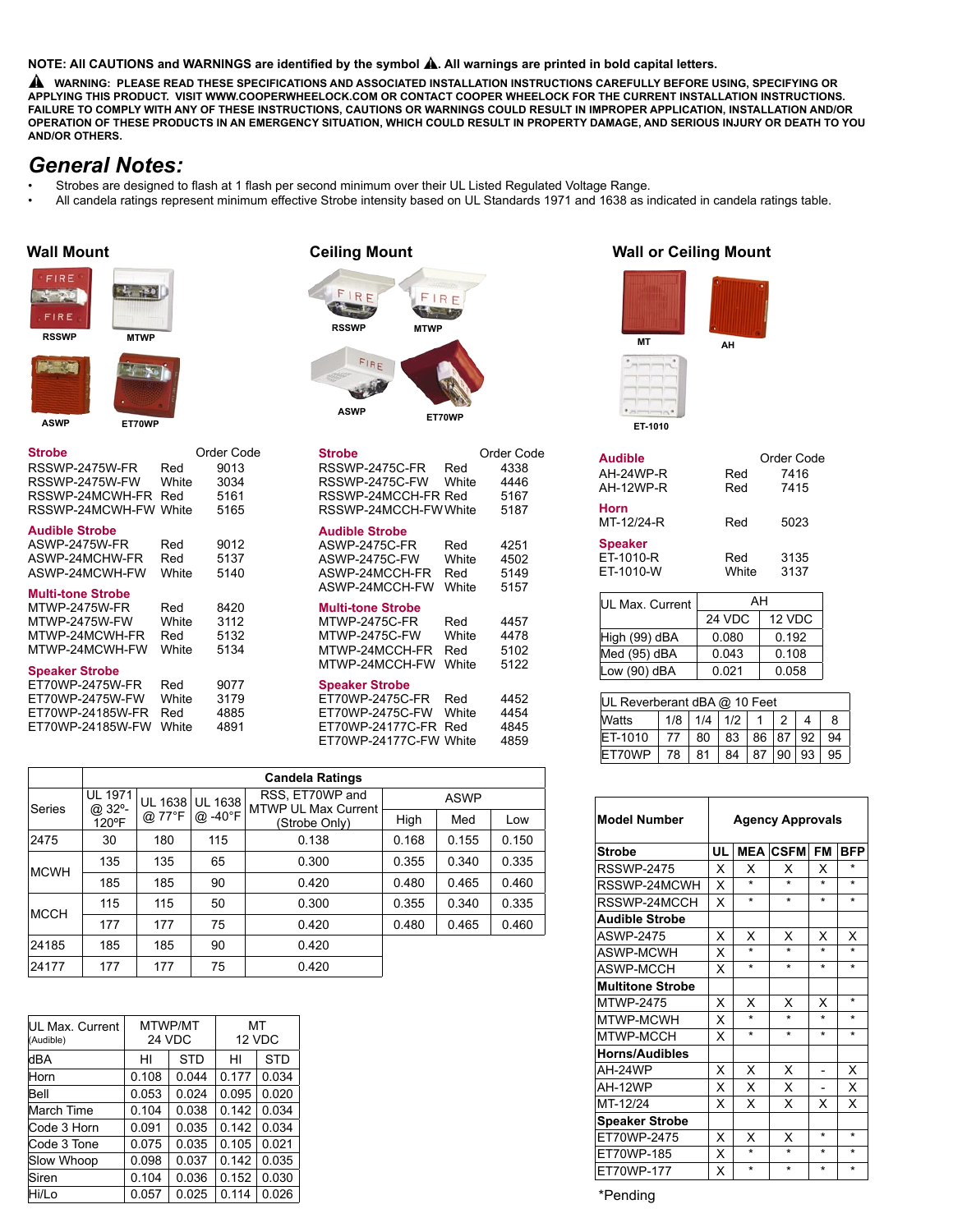## **Mounting Accessories**



|       |                                       | <b>Mounting Options:</b>                                   |                        |                          |                                                               |
|-------|---------------------------------------|------------------------------------------------------------|------------------------|--------------------------|---------------------------------------------------------------|
| Red   | 4698                                  |                                                            |                        |                          | <b>Flush</b>                                                  |
|       |                                       |                                                            | <b>Exposed Conduit</b> | <b>Concealed Conduit</b> | <b>Mount</b>                                                  |
| White | 4697                                  | <b>RSSWP Strobes</b>                                       | <b>WPSBB</b>           | WPSBB + WP-KIT           | <b>WFP</b>                                                    |
|       |                                       | ET70WP Speaker Strobes                                     | <b>IOB</b>             | IOB + WP-KIT             | <b>WFP</b>                                                    |
| Red   | 5046                                  | <b>ASWP Horn Strobes</b>                                   | <b>WPBB</b>            | WPBB + WP-KIT            | <b>WFPA</b>                                                   |
| Red   | 9751                                  | <b>AHWP Horns</b>                                          | <b>WBB</b>             |                          | <b>WFP</b>                                                    |
| White | 3033                                  | ET-1010 Speakers                                           | <b>WBB</b>             |                          | <b>WFP</b>                                                    |
| White | 4692                                  | <b>MTWP Multitone Horn Strobes</b>                         | <b>IOB</b>             | IOB + WP-KIT             | <b>WFP</b>                                                    |
| Red   | 2959                                  | Multitone Horn                                             | <b>IOB</b>             | IOB + WP-KIT             | <b>WFP</b>                                                    |
|       | White<br>Red<br>White<br>Red<br>White | Order Code<br>4486<br>4701<br>4696<br>5047<br>9014<br>2960 |                        |                          | <b>Backboxes, Plates, Gasket Kits</b><br><b>Surface Mount</b> |



Note: Models are available in Red or White. Contact Customer Service for Order Code and Delivery. #**Refer to Data Sheet S7000 for Mounting Options**

**NOTE: Due to continuous development of our products, specifications and offerings are subject to change without notice in accordance with Wheelock Inc. standard terms and conditions.**